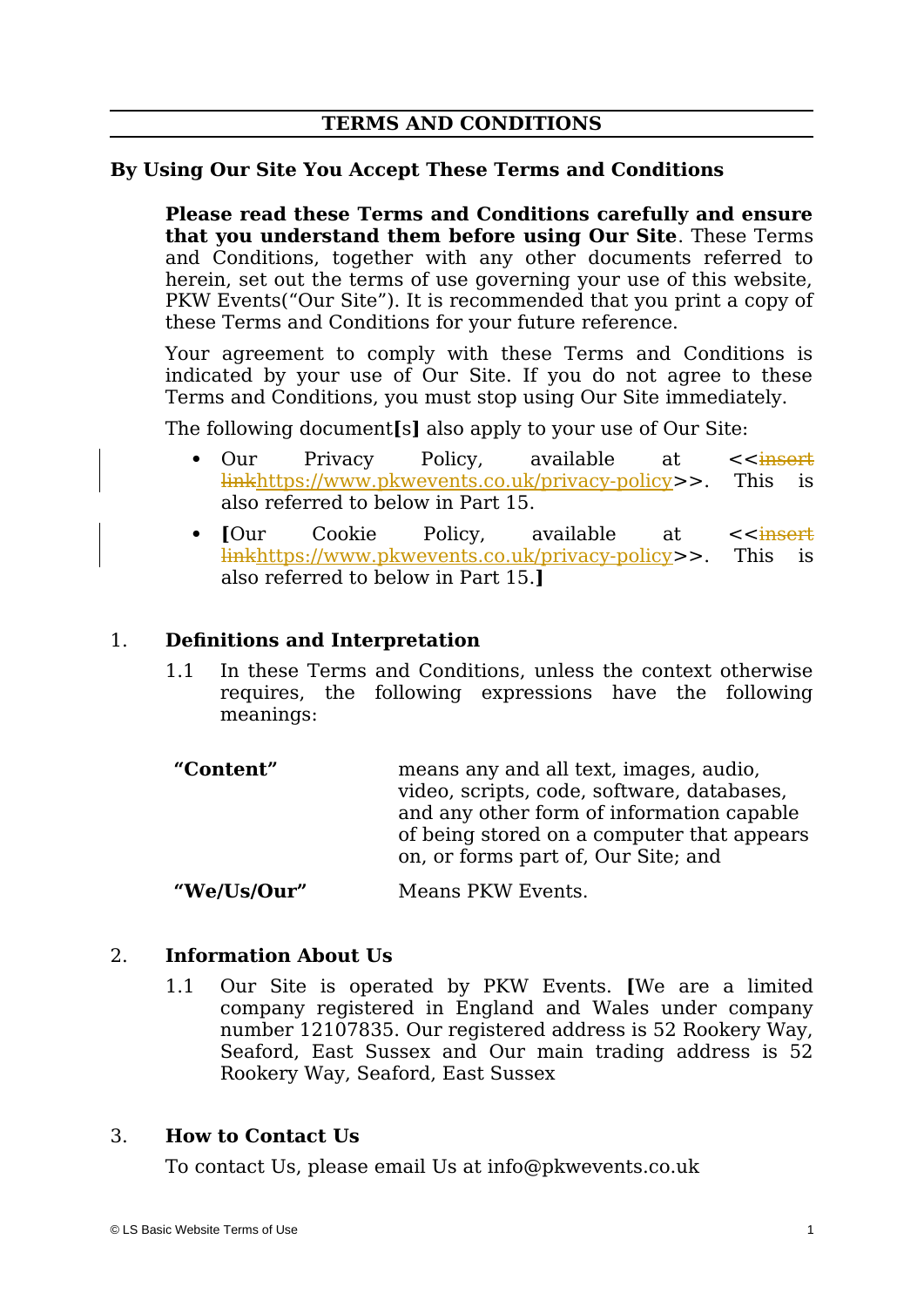# 4. **Access to Our Site**

- 1.1 Access to Our Site is free of charge.
- 1.2 It is your responsibility to make the arrangements necessary in order to access Our Site.
- 1.3 Access to Our Site is provided on an "as is" and on an "as available" basis. We may suspend or discontinue Our Site (or any part of it) at any time. We do not guarantee that Our Site will always be available or that access to it will be uninterrupted. **[**If We suspend or discontinue Our Site (or any part of it), We will try to give you reasonable notice of the suspension or discontinuation.**]**

# 5. **Changes to these Terms and Conditions**

- 1.1 We may alter these Terms and Conditions at any time. If We do so, details of the changes will be highlighted at the top of this page. As explained above, your use of Our Site constitutes your acceptance of these Terms and Conditions. Consequently, any changes made to these Terms and Conditions will apply to your use of Our Site the first time you use it after the changes have been implemented. You are therefore advised to check this page every time you use Our Site.
- 1.2 If any part of the current version of these Terms and Conditions conflicts with any previous version(s), the current version shall prevail unless We explicitly state otherwise.

### 6. **International Users**

Our Site is intended for users in the United Kingdom only. We do not warrant or represent that Our Site or its Content are available in other locations or are suitable for use in other locations.

### 7. **How You May Use Our Site and Content (Intellectual Property Rights)**

- 1.1 All Content included on Our Site and the copyright and other intellectual property rights in that Content belongs to or has been licensed by Us, unless specifically labelled otherwise. All Content is protected by applicable United Kingdom and international intellectual property laws and treaties.
- 1.2 You may access, view, and use Our Site in a web browser (including any web browsing capability built into other types of software or app) and you may download Our Site (or any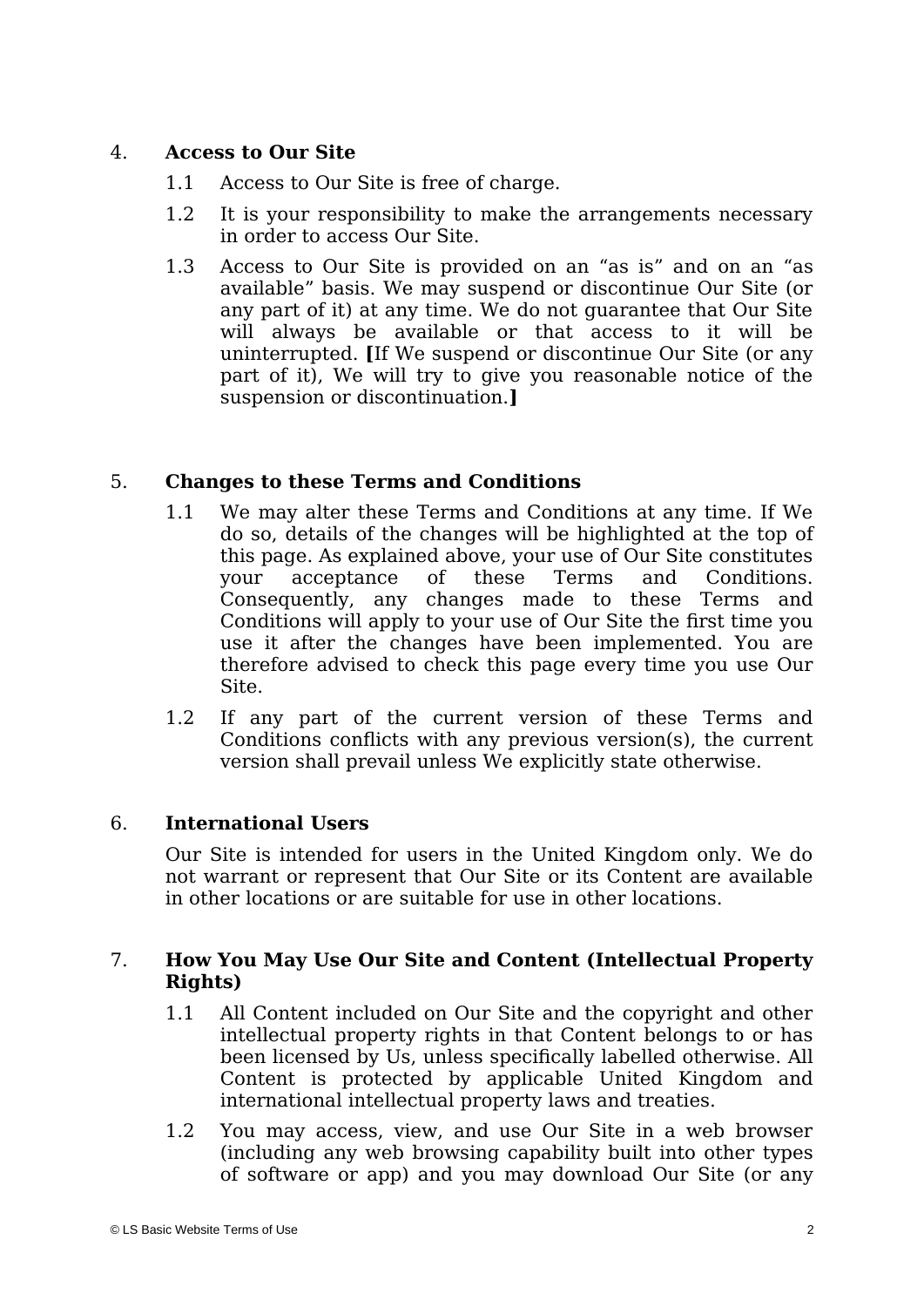part of it) for caching (this usually occurs automatically).

- 1.3 You may print one copy and download extracts of any page(s) from Our Site for personal use only.
- 1.4 You may not modify the printed copies or downloaded extracts in any way. Images, video, audio, or any other Content downloaded from Our Site must not be used separately from accompanying text.
- 1.5 Our status as the owner and author of the Content on Our Site (or that of identified licensors, as applicable) must always be acknowledged.
- 1.6 You may not use any Content saved or downloaded from Our Site for commercial purposes without first obtaining a licence from Us (or our licensors, as applicable). This does not prevent the normal access, viewing, and use of Our Site for general information purposes by business users or consumers.
- 1.7 You may access, view, and use Our Site in a web browser (including any web browsing capability built into other types of software or app) and you may download Our Site (or any part of it) for caching (this usually occurs automatically).
- 1.8 You may print copies and download extracts of any page(s) from Our Site for personal use.
- 1.9 Our status as the owner and author of the Content on Our Site (or that of identified licensors, as applicable) must always be acknowledged.
- 1.10 Nothing in these Terms and Conditions limits or excludes the provisions of Chapter III of the Copyright, Designs and Patents Act 1988, 'Acts Permitted in Relation to Copyright Works', which provides exceptions allowing certain uses of copyright material including (but not limited to) noncommercial research and private study; text and data mining for non-commercial research; criticism, review, and reporting current events; teaching; accessibility; time-shifting; and parody, caricature, and pastiche. Further information is available from the UK [Intellectual Property Office](https://www.gov.uk/guidance/exceptions-to-copyright).

### 8. **Links to Our Site**

- 1.1 You may link to any page on Our Site
- 1.2 Links to Our Site must be fair and lawful. You must not take unfair advantage of Our reputation or attempt to damage Our reputation.
- 1.3 You must not link to Our Site in a manner that suggests any association with Us (where there is none) or any endorsement or approval from Us (where there is none).
- 1.4 Your link should not use any logos or trade marks displayed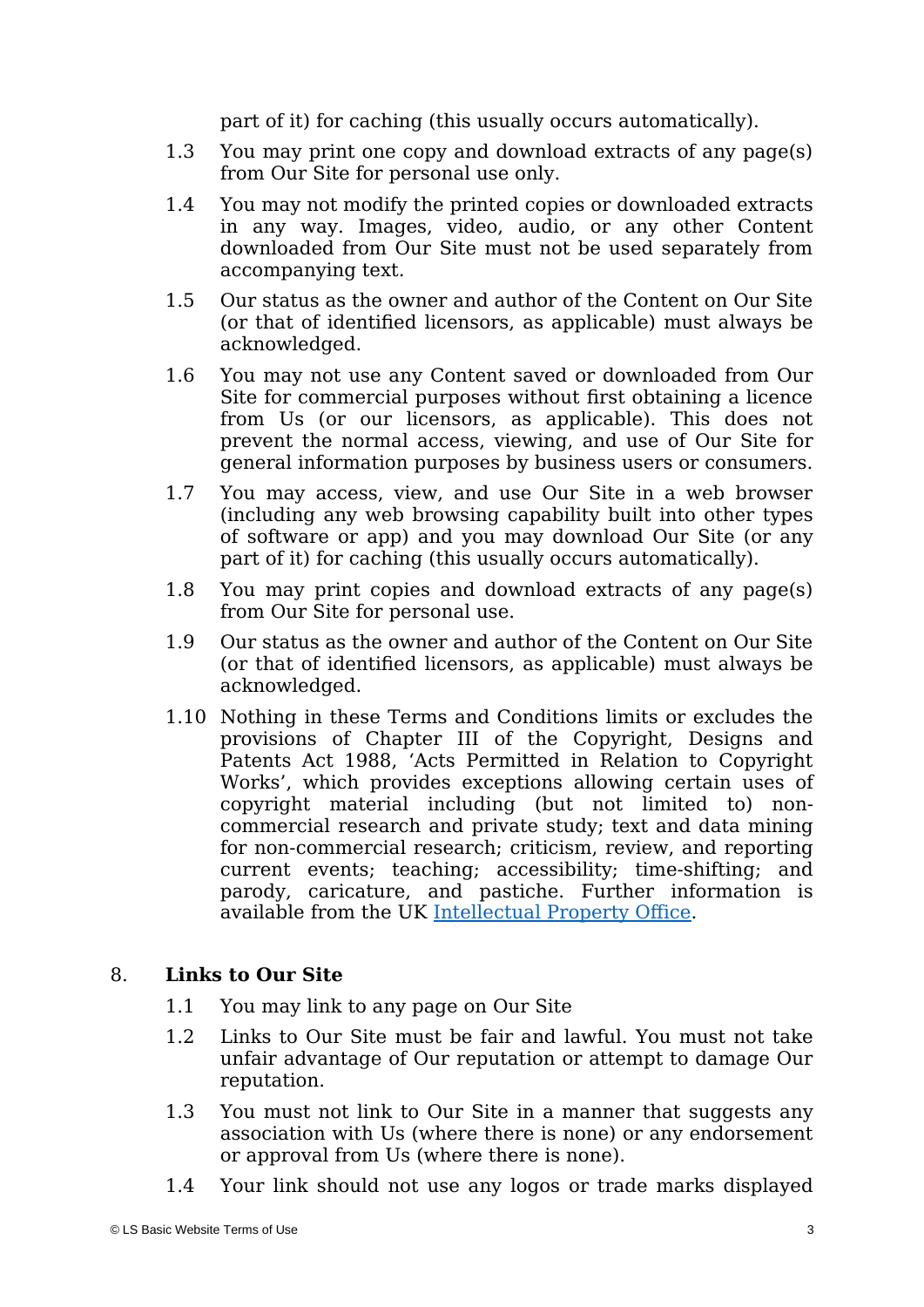on Our Site without Our express written permission.

- 1.5 You must not frame or embed Our Site on another website without Our express written permission.
- 1.6 You may not link to Our Site from another website the main content of which is unlawful; obscene; offensive; inappropriate; dishonest; defamatory; threatening; racist, sexist, or otherwise discriminatory; that promotes violence, racial hatred, or terrorism; that infringes intellectual property rights; or that We deem to be otherwise objectionable.

### 9. **Links to Other Sites**

- 1.1 Links to other websites may be included on Our Site. Unless expressly stated, these sites are not under Our control. We accept no responsibility or liability for the content of thirdparty websites.
- 1.2 The inclusion of a link to another website on Our Site is for information purposes only and does not imply any endorsement of that website or of its owners, operators, or any other parties involved with it.

#### 10. **Disclaimers**

- 1.1 Nothing on Our Site constitutes professional advice on which you should rely. It is provided for general information purposes only. Professional or specialist advice should always be obtained before taking any action relating to equine veterinary advice.
- 1.2 We make reasonable efforts to ensure that the Content on Our Site is complete, accurate, and up to date, but We make no warranties, representations, or guarantees (express or implied) that this will always be the case.
- 1.3 If you are a business user, We exclude all implied representations, warranties, conditions, and other terms that may apply to Our Site and Content.

### 11. **Our Liability**

- 1.1 Nothing in these Terms and Conditions excludes or restricts Our liability for fraud or fraudulent misrepresentation, for death or personal injury resulting from negligence, or for any other forms of liability which cannot be lawfully excluded or restricted.
- 1.2 If you are a business user (i.e. you are using Our Site in the course of business or for commercial purposes), to the fullest extent permissible by law, We accept no liability for any loss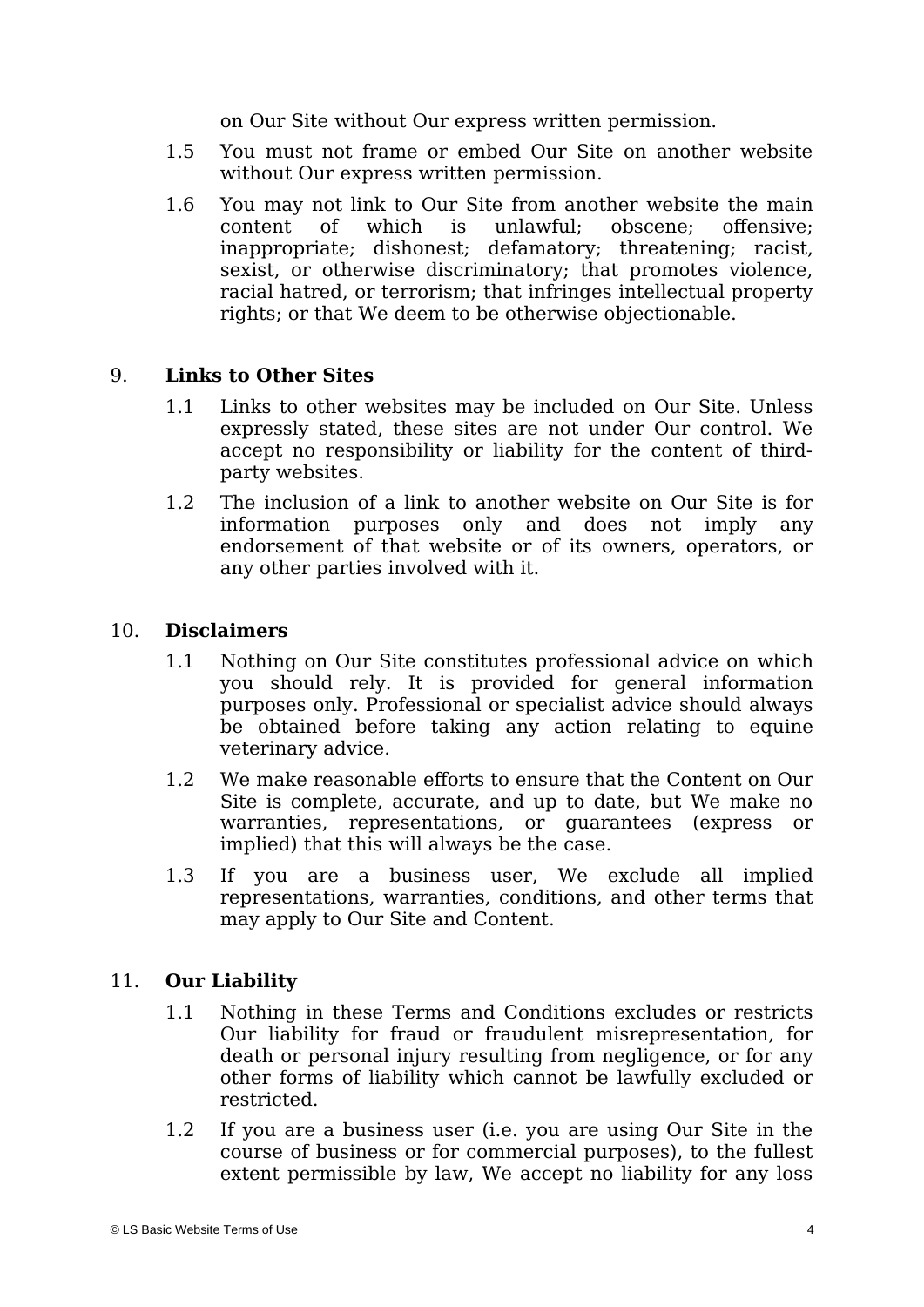or damage, whether foreseeable or otherwise, in contract, tort (including negligence), for breach of statutory duty, or otherwise, arising out of or in connection with the use of (or inability to use) Our Site or the use of or reliance upon any Content included on Our Site.

- 1.3 If you are a business user, We accept no liability for loss of profit, sales, business, or revenue; loss of business opportunity, goodwill, or reputation; loss of anticipated savings; business interruption; or for any indirect or consequential loss or damage.
- 1.4 Our Site is intended for non-commercial use only. If you are a consumer, you agree that you will not use Our Site for any commercial or business purposes and that We shall have no liability to you for any business losses as set out above.

### 12. **Viruses, Malware, and Security**

- 1.1 We exercise reasonable skill and care to ensure that Our Site is secure and free from viruses and malware; however, We do not guarantee that this is the case.
- 1.2 You are responsible for protecting your hardware, software, data, and other material from viruses, malware, and other internet security risks.
- 1.3 You must not deliberately introduce viruses or other malware, or any other material which is malicious or technologically harmful either to or via Our Site.
- 1.4 You must not attempt to gain unauthorised access to any part of Our Site, the server on which Our Site is stored, or any other server, computer, or database connected to Our Site.
- 1.5 You must not attack Our Site by means of a denial of service attack, a distributed denial of service attack, or by any other means.
- 1.6 By breaching the provisions of Parts 13.3 to 13.5, you may be committing a criminal offence under the Computer Misuse Act 1990. Any and all such breaches will be reported to the relevant law enforcement authorities and We will cooperate fully with those authorities by disclosing your identity to them. Your right to use Our Site will cease immediately in the event of such a breach.

# 13. **Acceptable Usage of Our Site**

1.1 You may only use Our Site in a lawful manner: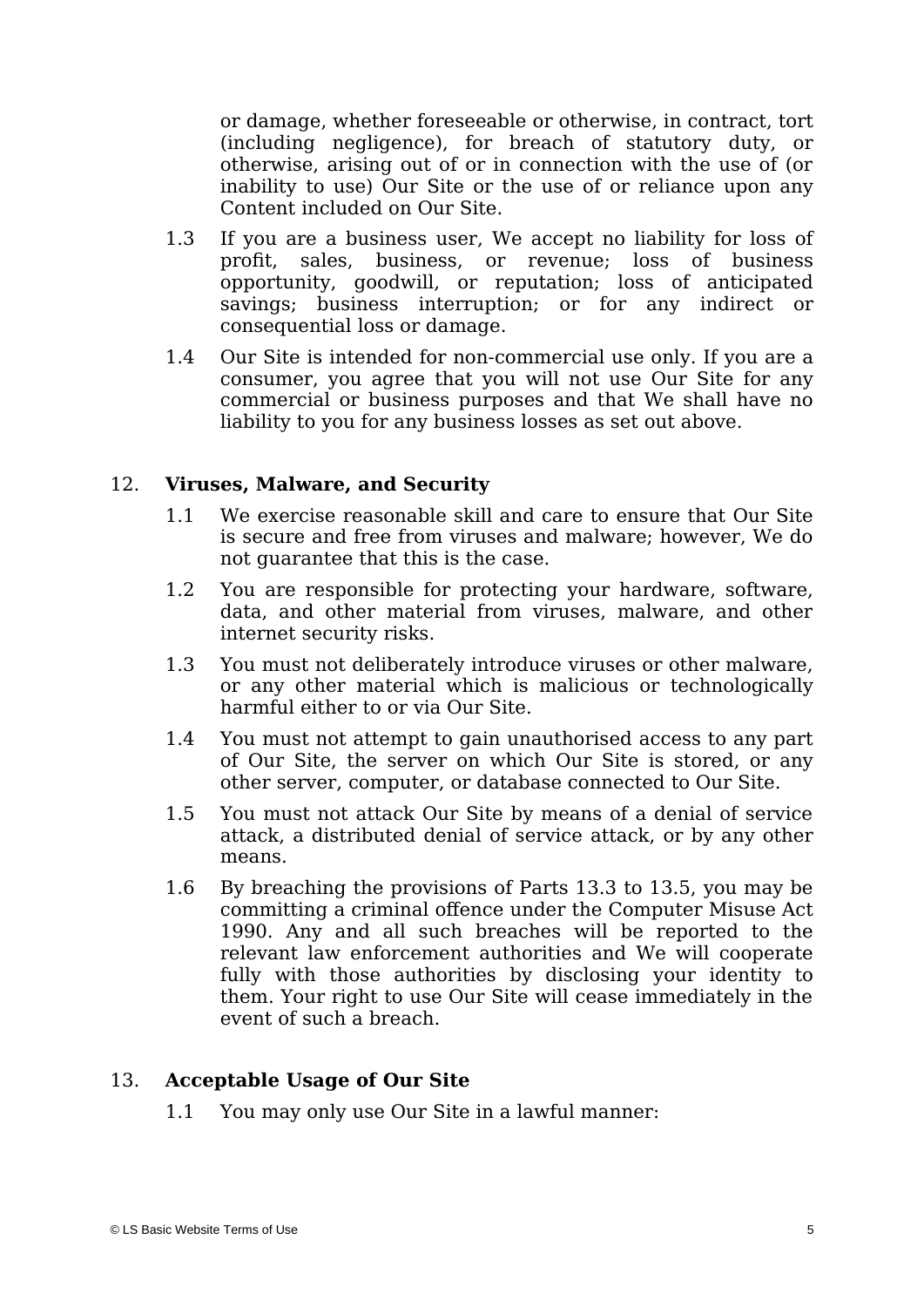- a) You must ensure that you comply fully with any and all local, national, or international laws and regulations that apply;
- b) You must not use Our site in any way, or for any purpose, that is unlawful or fraudulent; and
- c) You must not use Our Site to knowingly send, upload, or in any other way transmit data that contains any form of virus or other malware or any other code designed to adversely affect computer hardware, software, or data of any kind.
- 1.2 If you fail to comply with the provisions of this Part 14, you will be in breach of these Terms and Conditions. We may take one or more of the following actions in response:
	- a) Suspend or terminate your right to use Our Site;
	- b) Issue you with a written warning;
	- c) Take legal proceedings against you for reimbursement of any and all relevant costs on an indemnity basis resulting from your breach;
	- d) Take further legal action against you, as appropriate;
	- e) Disclose such information to law enforcement authorities as required or as We deem reasonably necessary; and/or
	- f) Any other actions which We deem reasonably appropriate (and lawful).
- 1.3 We hereby exclude any and all liability arising out of any actions that We may take (including, but not limited to those set out above in Part 14.2) in response to your breach.

### 14. **How We Use Your Personal Information**

We will only use your personal information as set out in Our Privacy Policy, available from  $\leq$  from  $\leq$  from  $\leq$  available from  $\leq$  from  $\leq$  and  $\leq$  from  $\leq$  from  $\leq$  from  $\leq$  from  $\leq$  from  $\leq$  from  $\leq$  from  $\leq$  from  $\leq$  from  $\leq$  from  $\leq$  from  $\leq$  from  $\le$ linkhttps://www.pkwevents.co.uk/privacy-policy>> **[**and Our Cookie Policy, available from <<<del>insert</del> linkhttps://www.pkwevents.co.uk/privacy-policy>>**]**.

### 15. **Communications from Us**

- 1.1 If We have your contact details, We may send you important notices by email from time to time. Such notices may relate to matters including, but not limited to, changes to Our Site or to these Terms and Conditions.
- 1.2 We will not send you marketing emails without your express consent. If you do consent to marketing, you may opt out at